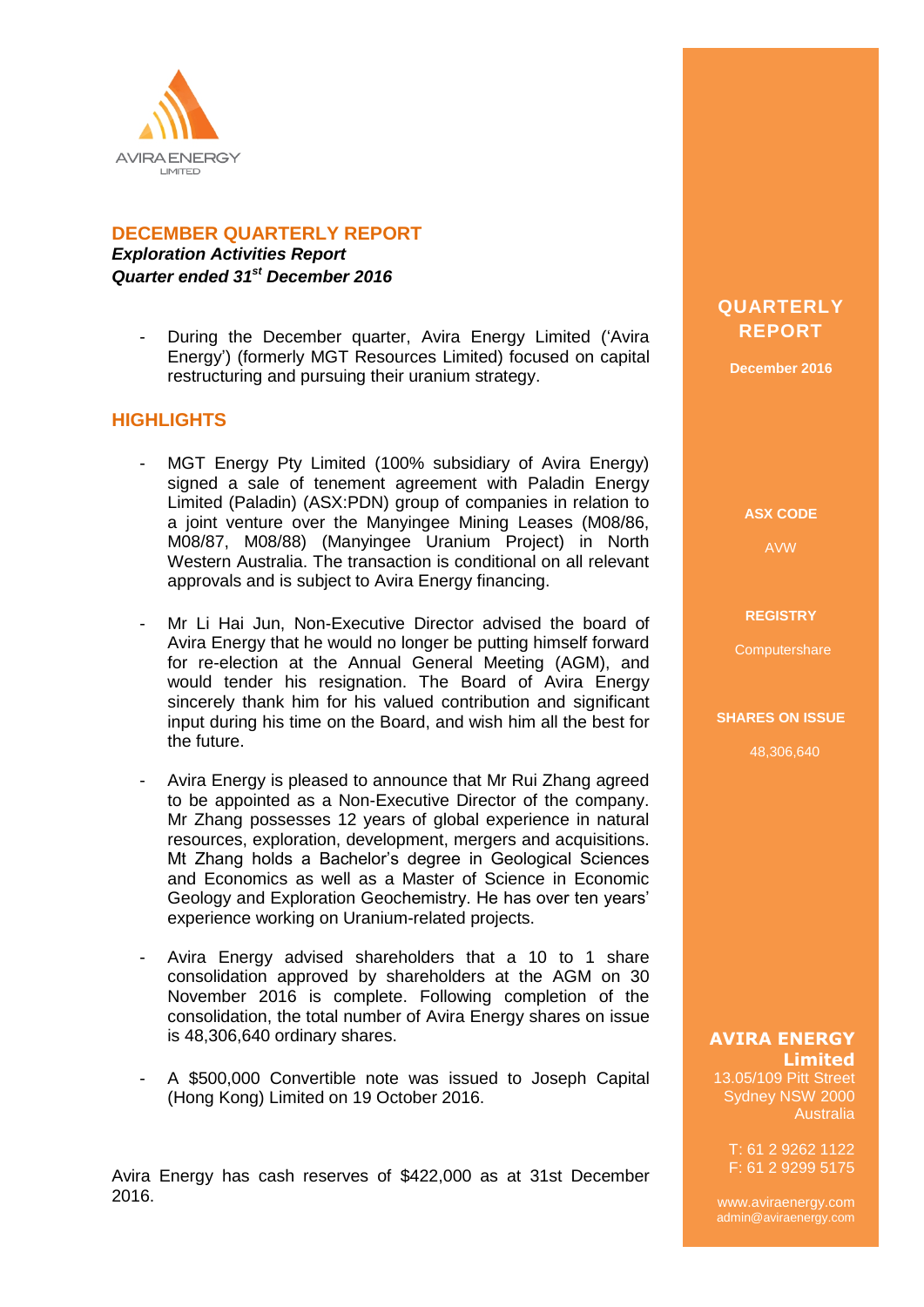

## **1. MANYINGEE JOINT VENTURE, WESTERN AUSTRALIA**

**Includes: M08/86, M08/87, M08/88**

MGT Energy Pty Limited (100% subsidiary of Avira Energy) is pleased to announce that it has signed a sale of tenement agreement with Paladin Energy Limited over Manyingee Mining Leases (M08/86, M08/87, M08/88) in North Western Australia.

On closing of the transaction MGT Energy Pty Ltd will acquire a 30% initial interest in Manyingee for US\$10 million cash and will form a Joint Venture over the project with Paladin (Manyingee JV).

MGT Energy Pty Ltd will then have the option to acquire an additional 45% of Manyingee JV from Paladin for US\$20 million cash, exercisable for 12 months following Manyingee JV's preparation of a plan to conduct a field leach trial for uranium extraction by in-situ recovery method.

Under the terms of the agreement, Avira Energy will issue Paladin 2,683,750 options to subscribe for new Avira Energy shares outstanding for a period of 12 months from closing of the transaction at A\$0.60 per share; and 2,683,750 options to subscribe for new Avira Energy shares for a period of 24 months from closing of the transaction at A\$0.80 per share.

Paladin will issue Avira Energy 35,680,000 options to subscribe for new Paladin shares for a period of 12 months from closing of the transaction at A\$0.35 per share; and 35,680,000 options to subscribe for new Paladin shares for a period of 24 months from closing of the transaction at A\$0.45 per share.

The transaction is conditional on all relevant approvals and is subject to Avira Energy financing.

#### **2. SUMMER HILLS TIN PROJECT, QUEENSLAND (MGT 89.48%)**

**Includes: Summer Hills ML20547; Mt Veteran Mill ML4349; Nanyetta EPM25433; Valetta ML20066**

Field work has been conducted at the Summer Hill prospect. The main purpose of this mapping and sampling work has been to determine whether a similar model as that for the Dalcouth prospect could be applied to the Summer Hill prospect. This work is in a preliminary stage.

#### **3. SOUTHERN QUEENSLAND PROJECTS (MGT 89.48%)**

**Includes Yarrol EPM 8402; Mt Steadman EPM 12834; Gooroolba EPM 15426**

No significant exploration work was undertaken on the Southern Queensland Project during the December quarter.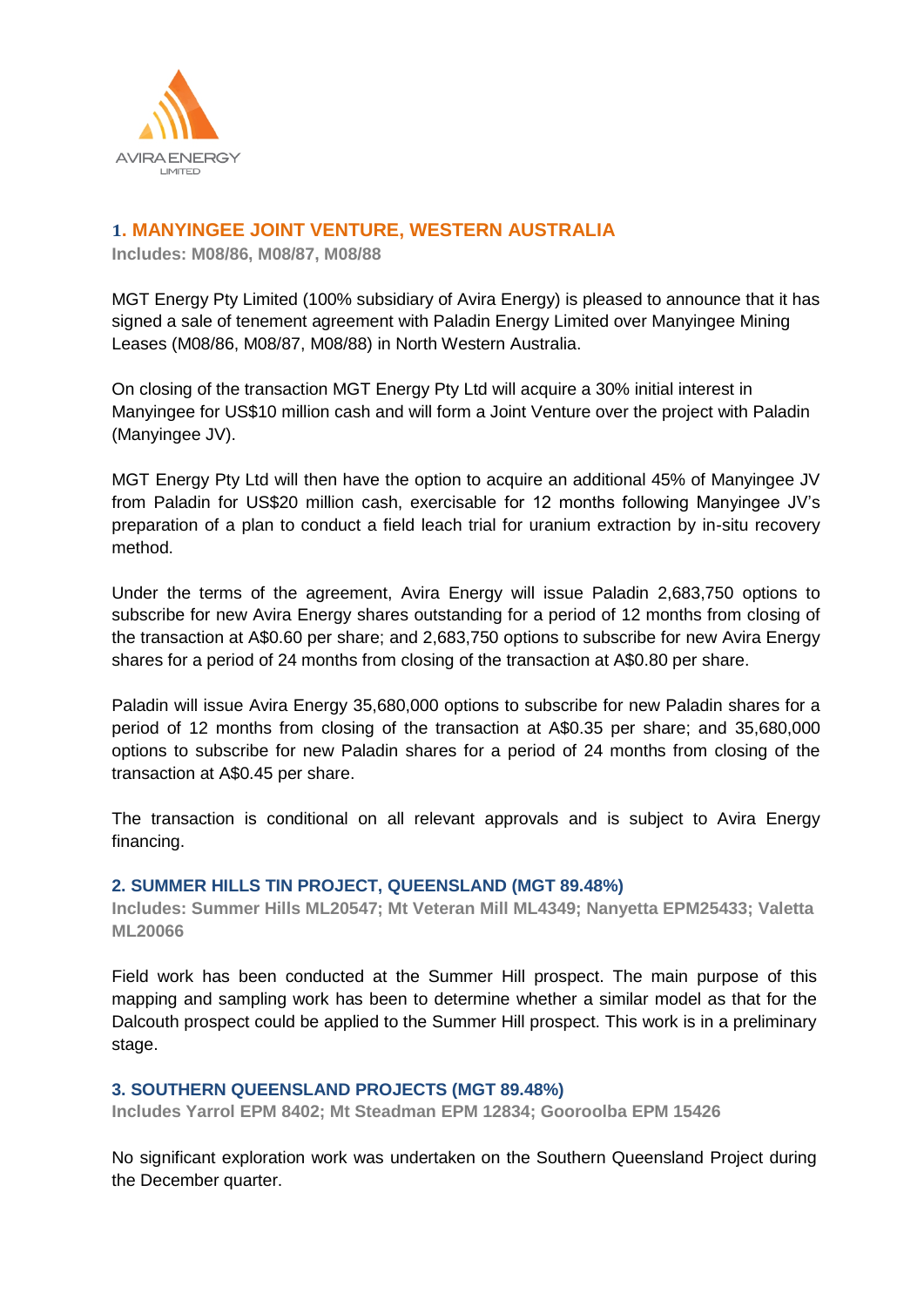#### **4. NYMBOOL PROJECT, QUEENSLAND (MGT 89.48%)**

**Includes Heads or Tails ML20655; Nymbool EPM16948; Nymbool West EPM25690; Fuzzy Hill EPM25716; Nymbool Extended EPM25347**

No significant exploration work was undertaken on the Nymbool Project during the December quarter.

#### **5. PYRAMID GOLD PROJECT, QUEENSLAND (MGT 89.48%)**

**Includes Pyramid EPM 12887; Pyramid 2 EPM25154; Pyramid 3 EPM 19554**

No significant exploration work was undertaken on the Pyramid Project during the December quarter.

#### **5. MGT CORPORATE**

**Cash**

Cash at hand as at 31 December 2016 was \$422,000.

The Mt Garnet tin project continues to be on care and maintenance.

On 19 October 2016, Avira Energy issued a \$500,000 convertible note to Joseph Capital (Hong Kong) Limited. The unsecured convertible note will automatically convert into 1,515,152 Avira Energy fully paid shares at \$0.33 per Avira Energy share (on a post Consolidation basis) on the date that Avira Energy announces on the ASX the completion of the 30% acquisition of the Manyingee Mining Leases from Paladin.

#### **Annual General meeting**

Avira Energy Limited held its Annual General Meeting on 30 November 2016. All resolutions put to shareholders were passed.

#### **Further Capital Restructuring & Proposed Rights Issue**

Avira Energy intends to launch a rights issue in February/March 2017 in order to raise money to settle the payment sum of US\$10m for the Manyingee Mining Leases and the \$1.5m debt obligations owing to Armstrong Industries HK Limited upon completion of the Manyingee transaction.

Directors are working towards debt restructuring solutions for the \$1.5m secured loan owing from MGT Mining Limited (89.48% subsidiary of Avira Energy) to Taimetco International Co. Limited on 30 March 2017 & working capital requirements for the period until the rights issue closes & will update the market in due course.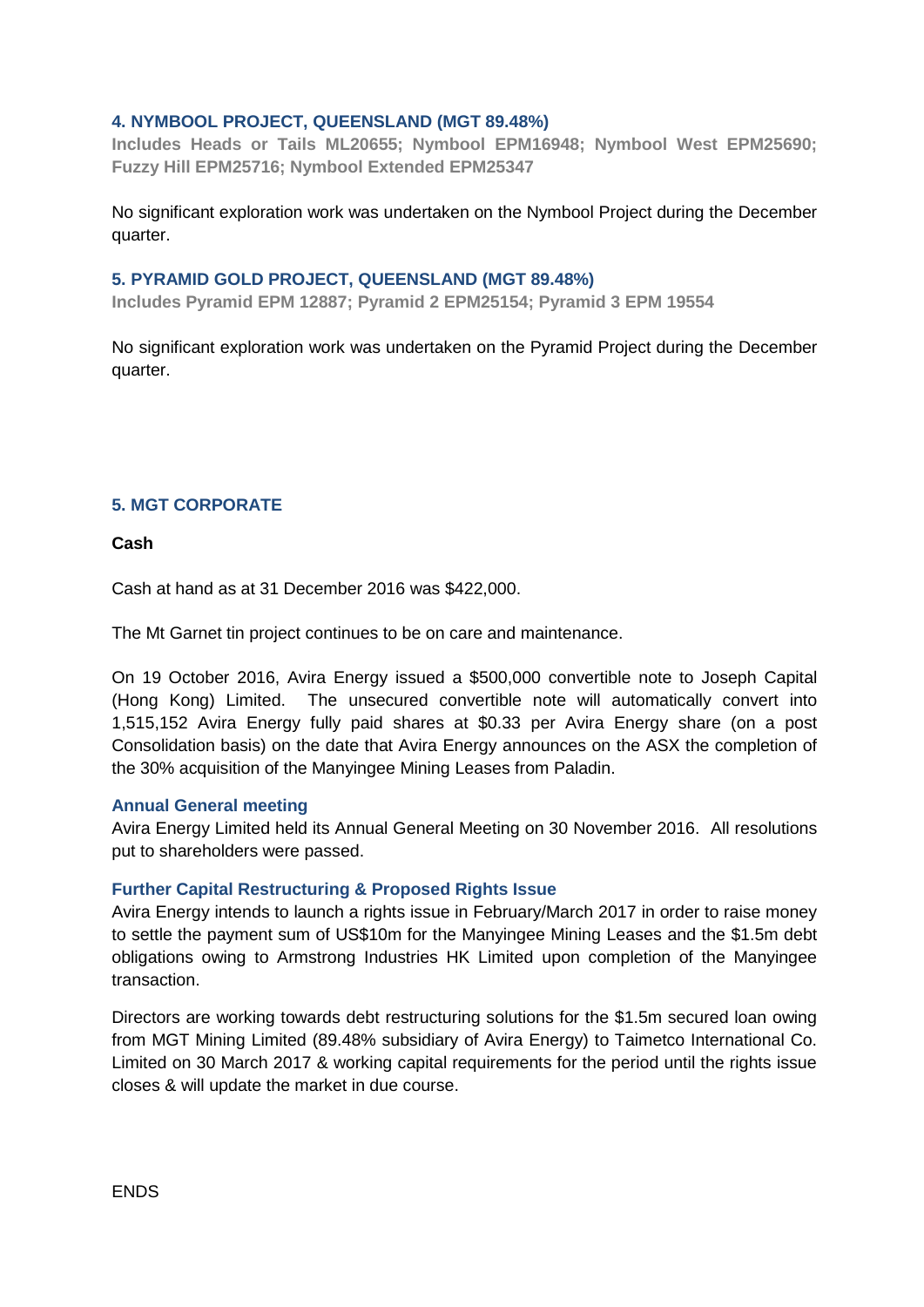**Investor and media enquiries:**

Gary Kuo Managing Director, Executive Director T: +61 2 9262 1122 gary.kuo@mgt.net.au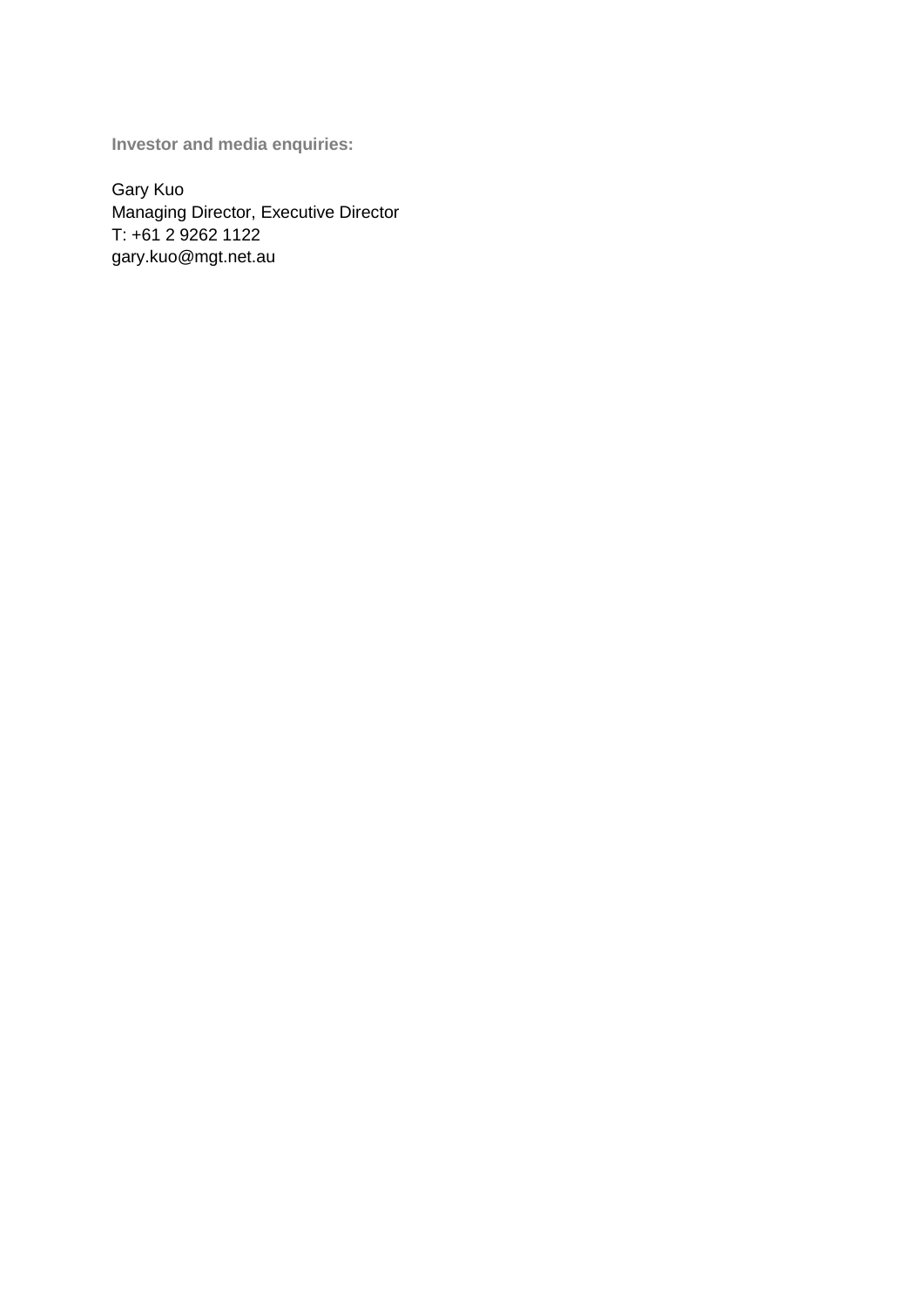*+Rule 5.5*

# **Appendix 5B**

## **Mining exploration entity and oil and gas exploration entity quarterly report**

Introduced 01/07/96 Origin Appendix 8 Amended 01/07/97, 01/07/98, 30/09/01, 01/06/10, 17/12/10, 01/05/13, 01/09/16

#### **Name of entity**

| Avira Energy Limited and its Controlled Entities |                                   |
|--------------------------------------------------|-----------------------------------|
| ABN                                              | Quarter ended ("current quarter") |
| 38 131 715 645                                   | -31 December 2016                 |

| <b>Consolidated statement of cash flows</b> |                                                   | <b>Current quarter</b><br>\$A'000 | Year to date<br>(6 months)<br>\$A'000 |
|---------------------------------------------|---------------------------------------------------|-----------------------------------|---------------------------------------|
| 1.                                          | Cash flows from operating activities              |                                   |                                       |
| 1.1                                         | Receipts from customers                           |                                   |                                       |
| 1.2                                         | Payments for                                      |                                   |                                       |
|                                             | exploration & evaluation<br>(a)                   | (16)                              | (114)                                 |
|                                             | (b)<br>development                                |                                   |                                       |
|                                             | production<br>(c)                                 |                                   |                                       |
|                                             | staff costs (including Directors Fees)<br>(d)     | (121)                             | (303)                                 |
|                                             | (e) administration and corporate costs            | (213)                             | (469)                                 |
| 1.3                                         | Dividends received (see note 3)                   |                                   |                                       |
| 1.4                                         | Interest received                                 |                                   | $\mathfrak{p}$                        |
| 1.5                                         | Interest and other costs of finance paid          | (61)                              | (338)                                 |
| 1.6                                         | Income taxes paid                                 |                                   |                                       |
| 1.7                                         | Research and development refunds                  |                                   |                                       |
| 1.8                                         | Other (provide details if material)               |                                   |                                       |
| 1.9                                         | Net cash from / (used in) operating<br>activities | (410)                             | (1,222)                               |

|     | Cash flows from investing activities |   |  |
|-----|--------------------------------------|---|--|
| 2.1 | Payments to acquire:                 |   |  |
|     | property, plant and equipment<br>(a) | - |  |
|     | tenements (see item 10)<br>(b)       |   |  |
|     | investments<br>(C)                   |   |  |
|     | other non-current assets<br>(d)      |   |  |

+ See chapter 19 for defined terms

*1 September 2016* Page 1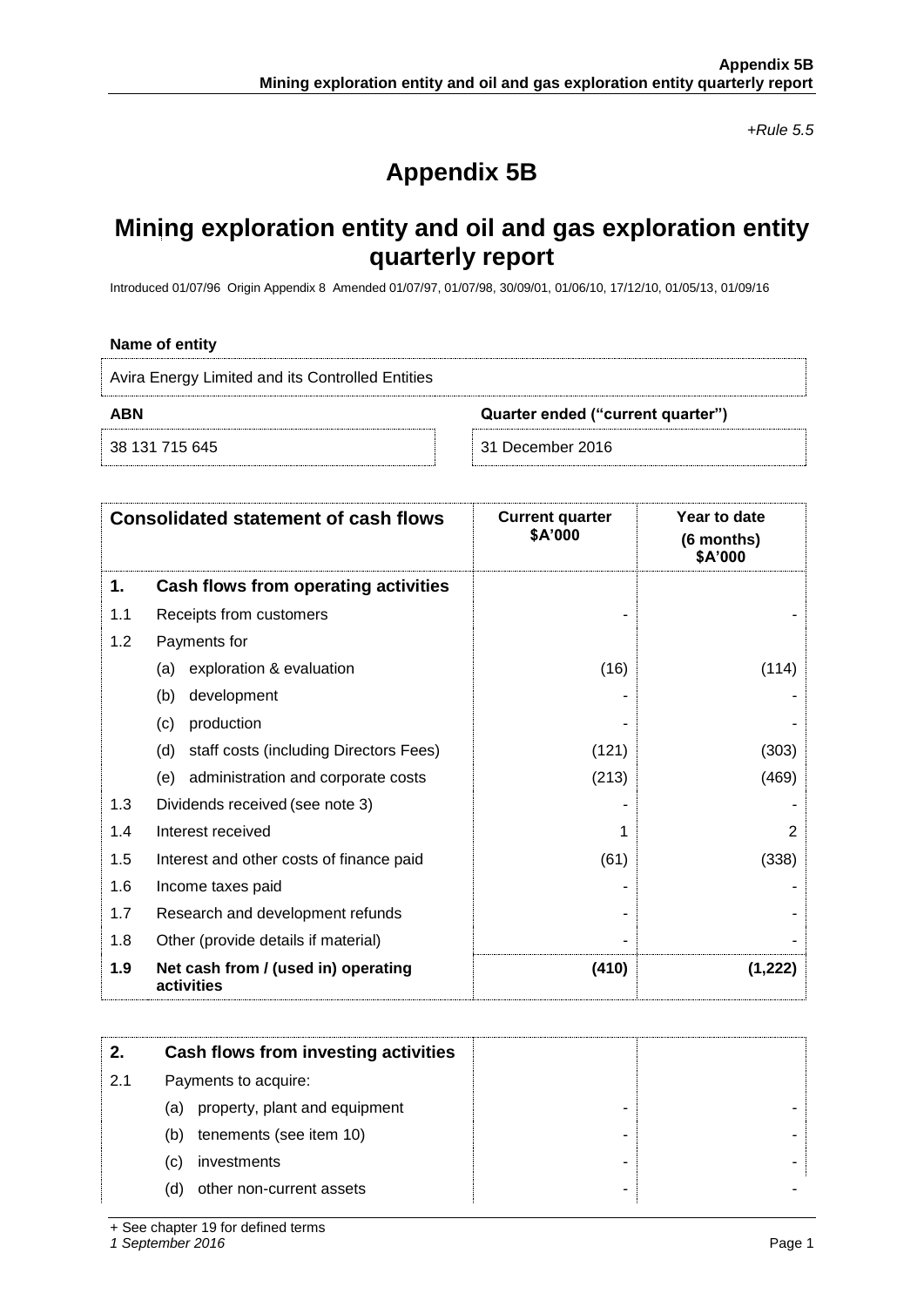| <b>Consolidated statement of cash flows</b> |                                                   | <b>Current quarter</b><br>\$A'000 | Year to date<br>$(6$ months)<br>\$A'000 |
|---------------------------------------------|---------------------------------------------------|-----------------------------------|-----------------------------------------|
| 2.2                                         | Proceeds from the disposal of:                    |                                   |                                         |
|                                             | property, plant and equipment<br>(a)              |                                   |                                         |
|                                             | tenements (see item 10)<br>(b)                    |                                   |                                         |
|                                             | investments<br>(c)                                |                                   |                                         |
|                                             | other non-current assets<br>(d)                   |                                   |                                         |
| 2.3                                         | Cash flows from loans to other entities           |                                   |                                         |
| 2.4                                         | Dividends received (see note 3)                   |                                   |                                         |
| 2.5                                         | Other (provide details if material)               |                                   |                                         |
| 2.6                                         | Net cash from / (used in) investing<br>activities |                                   |                                         |

| 3.   | Cash flows from financing activities                                           |     |       |
|------|--------------------------------------------------------------------------------|-----|-------|
| 3.1  | Proceeds from issues of shares                                                 |     | 1,000 |
| 3.2  | Proceeds from issue of convertible notes                                       | 500 | 500   |
| 3.3  | Proceeds from exercise of share options                                        |     |       |
| 3.4  | Transaction costs related to issues of<br>shares, convertible notes or options |     | (5)   |
| 3.5  | Proceeds from borrowings                                                       |     |       |
| 3.6  | Repayment of borrowings                                                        |     |       |
| 3.7  | Transaction costs related to loans and<br>borrowings                           |     |       |
| 3.8  | Dividends paid                                                                 |     |       |
| 3.9  | Other (provide details if material)                                            |     |       |
| 3.10 | Net cash from / (used in) financing<br>activities                              | 500 | 1,495 |

| 4.  | Net increase / (decrease) in cash and<br>cash equivalents for the period |       |         |
|-----|--------------------------------------------------------------------------|-------|---------|
| 4.1 | Cash and cash equivalents at beginning of<br>period                      | 332   | 149     |
| 4.2 | Net cash from / (used in) operating<br>activities (item 1.9 above)       | (410) | (1,222) |
| 4.3 | Net cash from / (used in) investing activities<br>(item 2.6 above)       |       |         |
| 4.4 | Net cash from / (used in) financing activities<br>(item 3.10 above)      | 500   | 1,495   |
| 4.5 | Effect of movement in exchange rates on<br>cash held                     |       |         |
| 4.6 | Cash and cash equivalents at end of<br>period                            | 422   | 422     |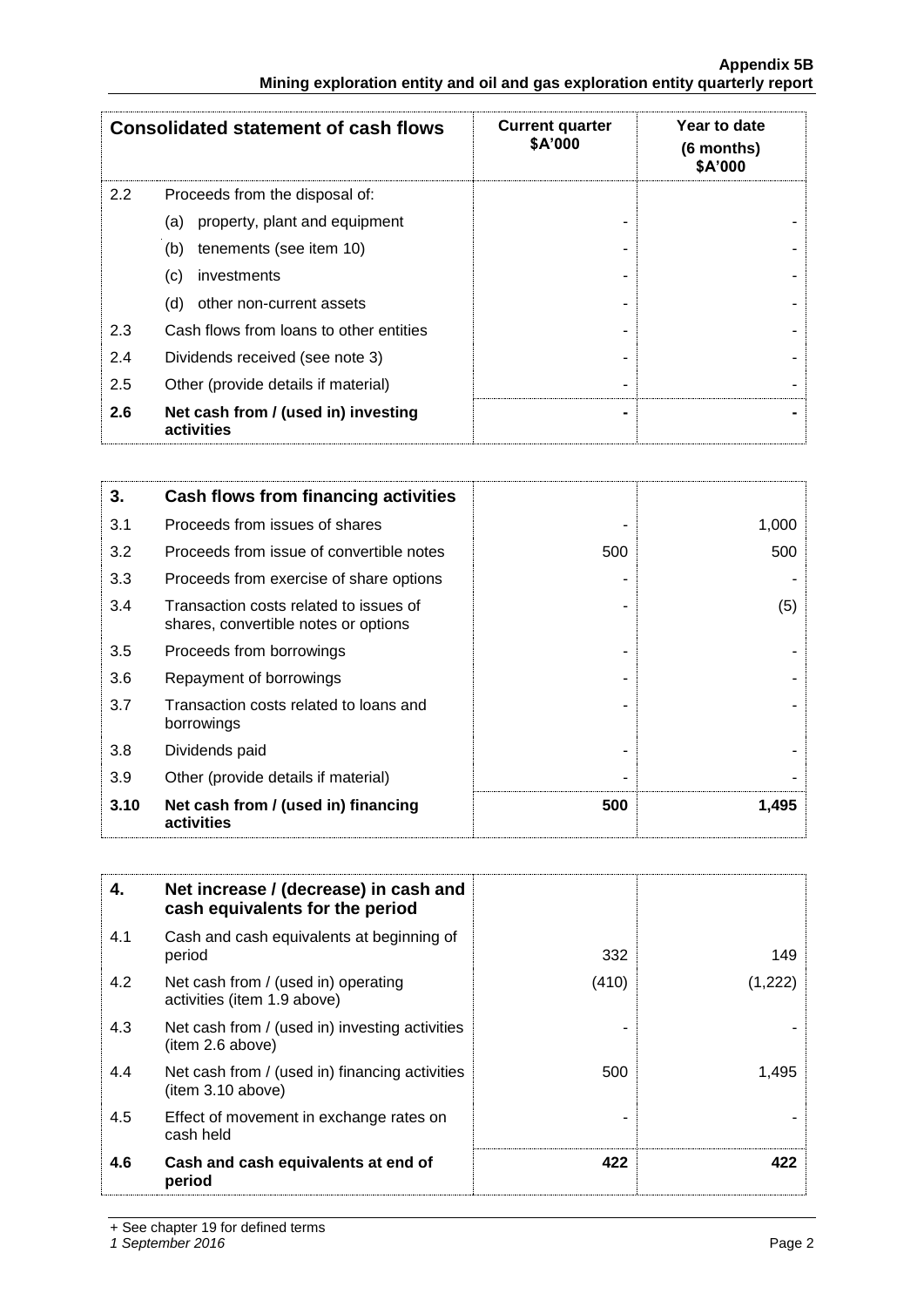| 5.  | Reconciliation of cash and cash<br>equivalents<br>at the end of the quarter (as shown in the<br>consolidated statement of cash flows) to the<br>related items in the accounts | <b>Current quarter</b><br>\$A'000 | <b>Previous quarter</b><br>\$A'000 |
|-----|-------------------------------------------------------------------------------------------------------------------------------------------------------------------------------|-----------------------------------|------------------------------------|
| 5.1 | <b>Bank balances</b>                                                                                                                                                          | 422                               | 332                                |
| 5.2 | Call deposits                                                                                                                                                                 |                                   |                                    |
| 5.3 | <b>Bank overdrafts</b>                                                                                                                                                        |                                   |                                    |
| 5.4 | Other (provide details)                                                                                                                                                       | -                                 |                                    |
| 5.5 | Cash and cash equivalents at end of<br>quarter (should equal item 4.6 above)                                                                                                  | 422                               | 332                                |

| 6.  | Payments to directors of the entity and their associates                                                    | <b>Current quarter</b><br><b>\$A'000</b> |
|-----|-------------------------------------------------------------------------------------------------------------|------------------------------------------|
| 6.1 | Aggregate amount of payments to these parties included in item 1.2                                          | 45)                                      |
| 6.2 | Aggregate amount of cash flow from loans to these parties included<br>in item 2.3                           |                                          |
| 6.3 | Include below any explanation necessary to understand the transactions included in<br>items $6.1$ and $6.2$ |                                          |
|     |                                                                                                             |                                          |
|     |                                                                                                             |                                          |

| 7. | Payments to related entities of the entity and their |
|----|------------------------------------------------------|
|    | associates                                           |

- 7.1 Aggregate amount of payments to these parties included in item 1.2 (60)
- 7.2 Aggregate amount of cash flow from loans to these parties included in item 2.3
- 7.3 Include below any explanation necessary to understand the transactions included in items 7.1 and 7.2

**Current quarter \$A'000**

-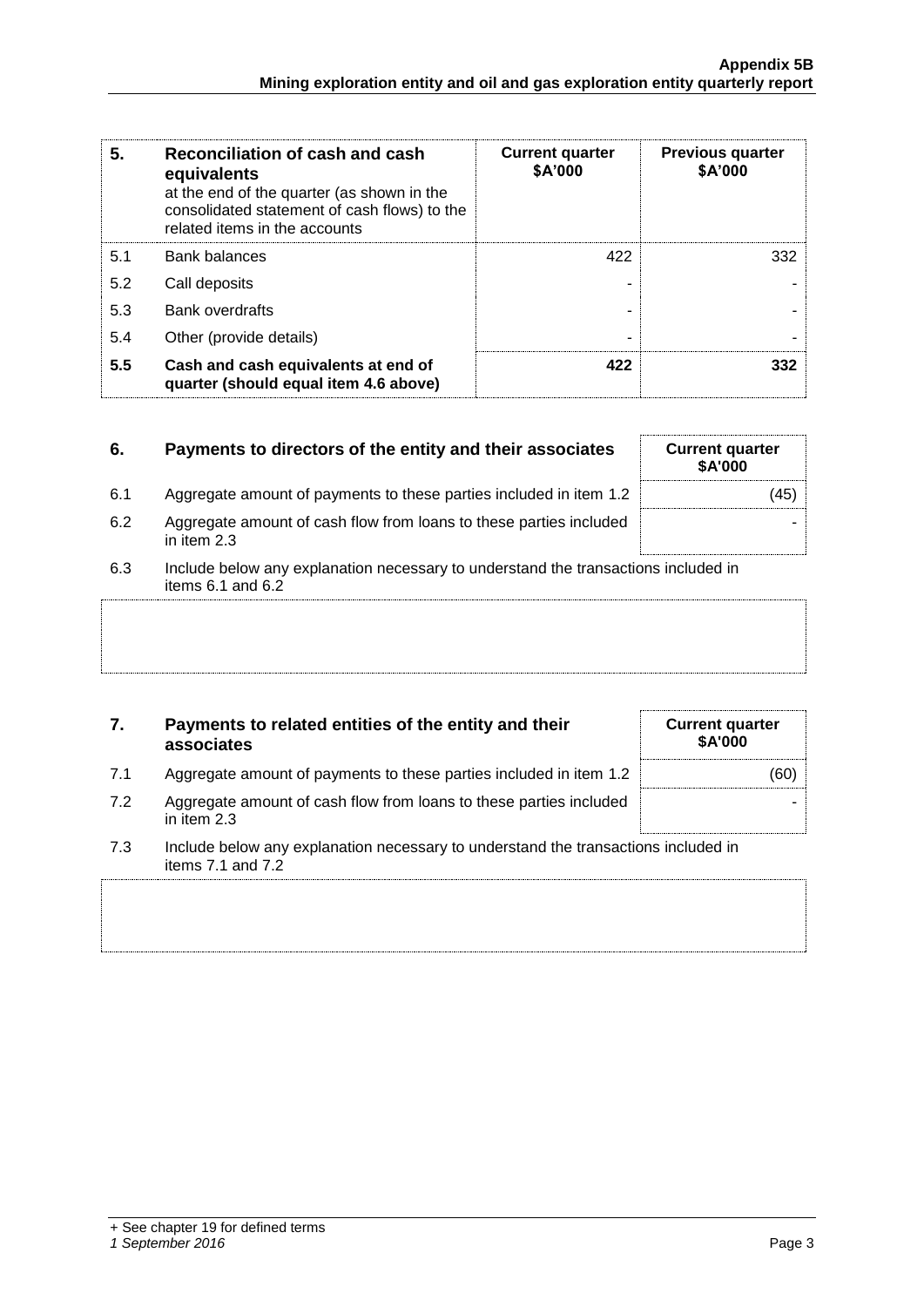| 8.   | <b>Financing facilities available</b><br>Add notes as necessary for an<br>understanding of the position | <b>Total facility amount</b><br>at quarter end<br>\$A'000 | Amount drawn at<br>quarter end<br>\$A'000 |
|------|---------------------------------------------------------------------------------------------------------|-----------------------------------------------------------|-------------------------------------------|
| .8.1 | Loan facilities                                                                                         | -                                                         |                                           |
| 8.2  | Credit standby arrangements                                                                             | -                                                         |                                           |
| 8.3  | Other (please specify)                                                                                  | -                                                         |                                           |

8.4 Include below a description of each facility above, including the lender, interest rate and whether it is secured or unsecured. If any additional facilities have been entered into or are proposed to be entered into after quarter end, include details of those facilities as well.

| 9.  | <b>Estimated cash outflows for next quarter</b> | <b>\$A'000</b> |
|-----|-------------------------------------------------|----------------|
| 9.1 | Exploration and evaluation                      | (51)           |
| 9.2 | Development                                     |                |
| 9.3 | Production                                      |                |
| 9.4 | Staff costs                                     | (90)           |
| 9.5 | Administration and corporate costs              | (228)          |
| 9.6 | Other (Interest payments)                       | (62)           |
| 9.7 | <b>Total estimated cash outflows</b>            | (431)*         |

\* Avira Energy Limited intends to launch a rights issue in February/March 2017 in order to raise money to settle the payment sum for the US\$10m Manyingee Mining Leases & \$1.5m debt obligations owing to Armstrong Industries HK Limited. Directors are working towards debt restructuring solutions for the \$1.5m secured loan owing from MGT Mining Limited (89.48% subsidiary of Avira Energy Limited) to Taimetco International Co. Limited on 30 March 2017 & working capital requirements for the period until the rights issue closes & will update the market in due course.

| 10.  | <b>Changes in</b><br>tenements<br>(items 2.1(b) and<br>$2.2(b)$ above)                            | <b>Tenement reference</b><br>and location | Nature of<br><b>interest</b> | Interest at<br>beginning<br>of quarter | Interest at<br>end of<br>quarter |
|------|---------------------------------------------------------------------------------------------------|-------------------------------------------|------------------------------|----------------------------------------|----------------------------------|
| 10.1 | Interests in mining<br>tenements and<br>petroleum tenements<br>lapsed, relinquished<br>or reduced | N/A                                       | N/A                          | N/A                                    | N/A                              |
| 10.2 | Interests in mining<br>tenements and<br>petroleum tenements<br>acquired or increased              | N/A                                       | N/A                          | N/A                                    | N/A                              |